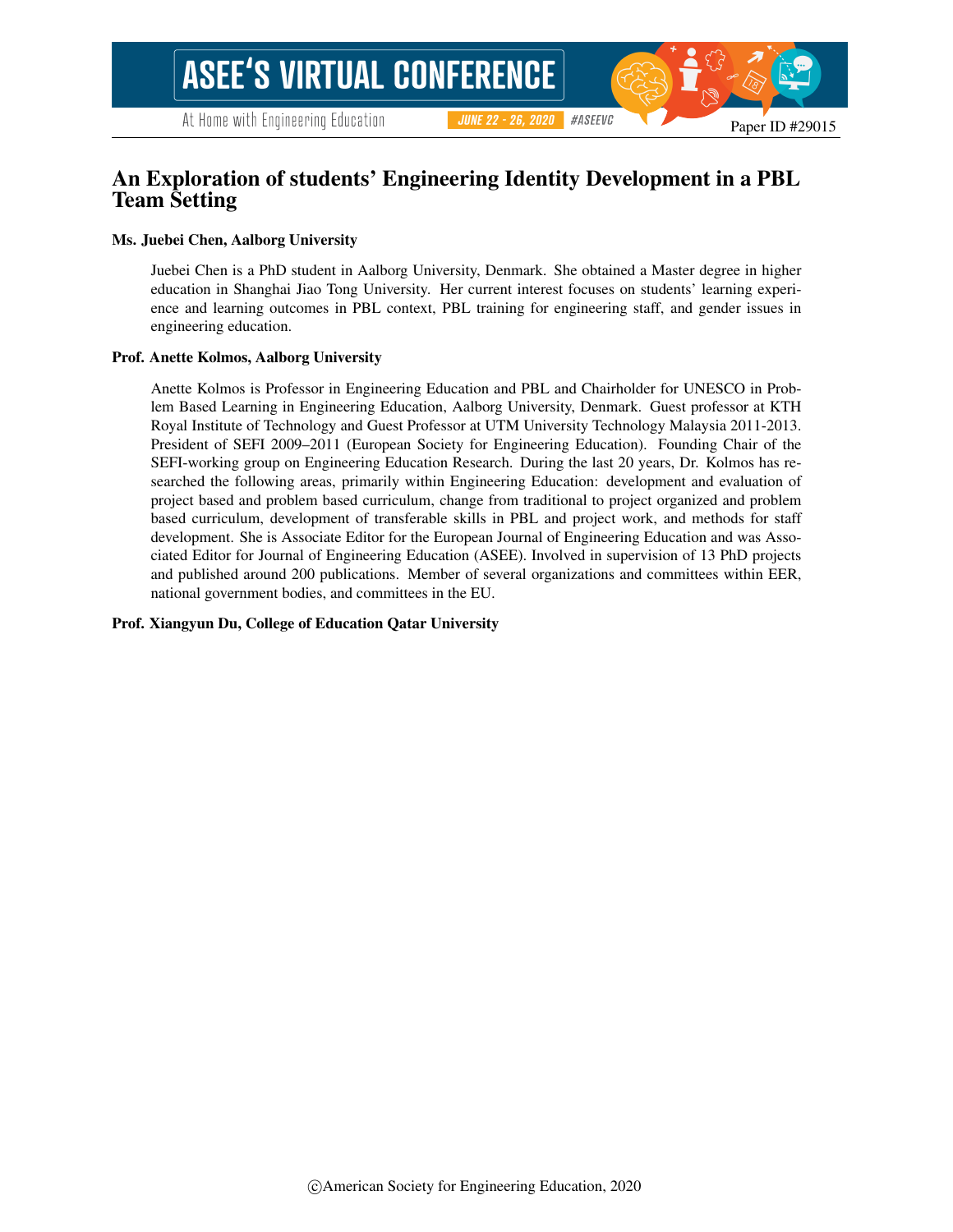# **WIP: An Exploration of the Development of Engineering Students' Engineering Identity in PBL Team Setting**

## Introduction

Engineering identity is believed as a significant indicator for engineering students' professional persistence and competence development [1][2]. Engineering identity could be understood as the awareness of the needed qualities of engineers [3], the sense of belonging in engineering groups [4], and self-identification as future engineers [5]. Recent researches have explored components and measurement of engineering identity, as well as diverse perspectives related to engineering identity, such as gender and ethnicity, from the perspective of individuals or individual learning processes [6][7][8]. However, according to Wenger's [11] communities of practice theory, identity is built and developed constantly in the processes of negotiating the meaning of experience and interacting with others in social communities. In engineering education, engineering identity is not just an individual concept but also the formation for groups of professionals, especially among engineers who share values as parts of collaboration in developing the technologies [9][10]. Although teamwork and collaborative learning may be employed as part of the course delivery methods in some studies, prior studies mainly focused on students' engineering identity development from the individual perspective [5][6][12]. The role of teamwork on students' engineering identity development has not been sufficiently evidenced.

For better understanding of how students' engineering identity could be constructed through teamwork, problem and project-based learning (PBL) was chosen as a learning environment. As one of the core active learning methods, PBL has been widely adopted in engineering education to develop students' comprehensive skills and professional competences [13]. By exposing students to complex, real-world and ill-structured problems in collaborative learning environment, PBL enables students not only to learn professional knowledge and engineering skills, but also to gain the membership in an engineering community and develop their sense of belongings as future engineers [2][13][14]. With positive peer perspectives on the values of professional competences provided by team members, students could reach higher levels of engineering identity and better learning outcomes in PBL environment [15]. Compared with traditional learning methods, PBL significantly increased engineering students' self-efficacy and enable students to create engineering identity via working in engineering project teams [16]. However, although prior research pointed out that PBL has positive influence on students' engineering identity development, it is still unclear that in which way the teamwork in PBL enables the formation of engineering identity. Therefore, this study aims to explore how teamwork contributes to the formation of engineering identity. The research question formulated in this study is: In which way teamwork may enable the development of engineering identity in PBL context, seeing from students' perspectives?

This study adopts Godwin's [17] model of engineering identity as the theoretical framework, with three dimensions of performance, recognition and interests. Performance refers to students' belief and ability to achieve learning goals and understand engineering content. Recognition means that students could get recognition from peer, parents or teachers as being good engineering students. The last components, interest means students' desire and curiosity to explore professional fields, which motivate students to learn knowledge and skills. Godwin's model mainly focused on the individual learning processes. For expanding the model to a collaborative level and catching catch the missing link between engineering identity and teamwork, we use this model to have a structed understanding and identification of the dimensions of engineering identity. Instead of focusing on individual learning processes, we concentrate on how engineering students develop their interest, improve performance, and gain recognition through interaction and negotiation the meanings with their team members, with the angle of the communities of practice theory. Findings could inspire the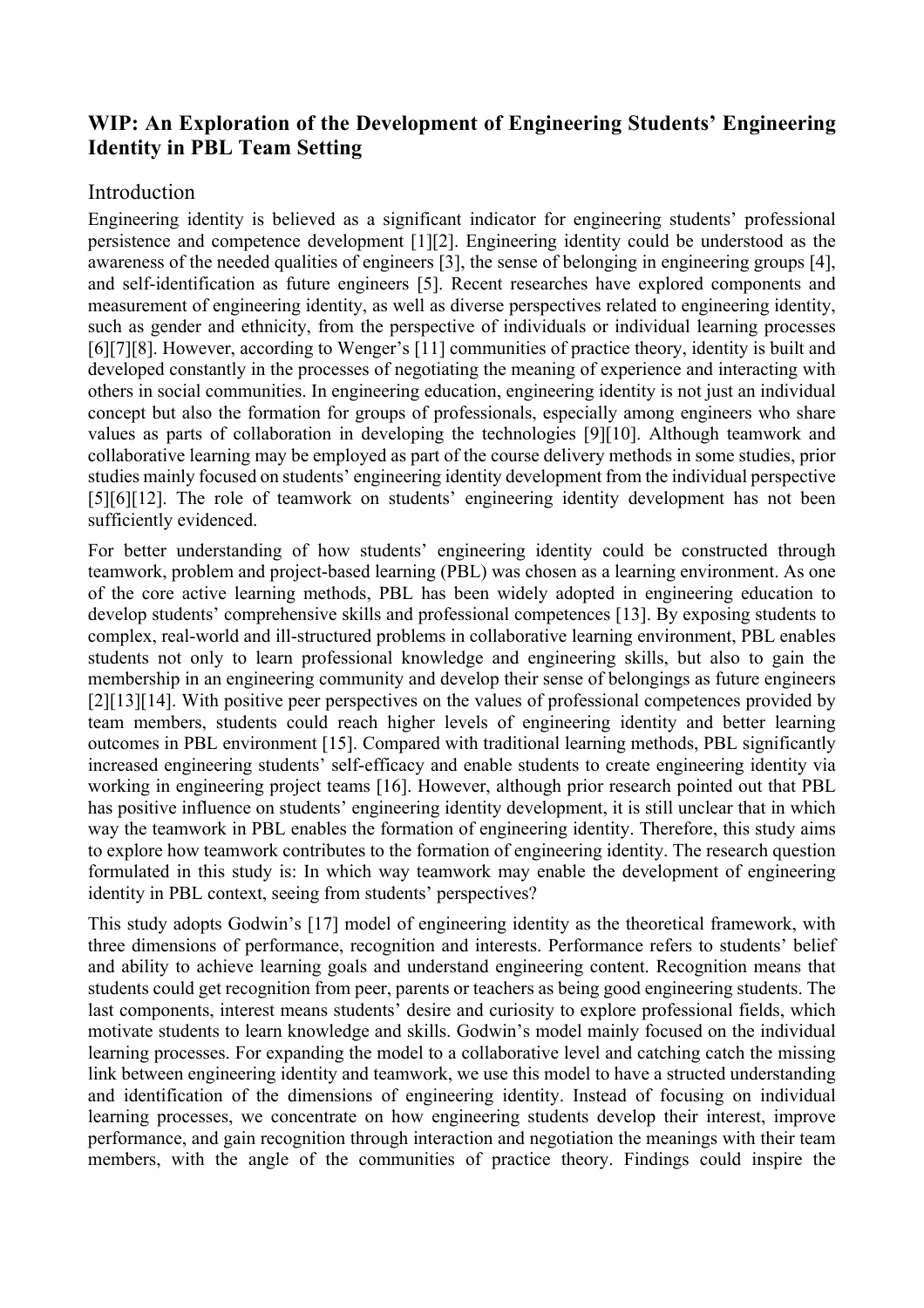improvement of students' teamwork and learning experience, optimizing PBL curriculum design and incorporating effective learning activities for students' engineering identity development.

# Method

This is a pilot study to optimize the methodology and research design for a continuous exploration of students' engineering development through teamwork in PBL. Methodologically, a qualitative method is used in this study. Teamwork observation was conducted for an initial understanding of students' teamwork experiences. Main source of qualitative data in this study was collected through semi-structured interviews. With the guidance of Godwin's model of engineering identity, an interview protocol with those three dimensions was designed, tested and revised with three rounds. Part of the final interview questions is shown below (Table 1). Data were collected through semistructured focus group and individual interviews since students from one group would like to have interview together. In this pilot study, using both focus group and individual interviews enables researchers to compare the effectiveness of two data-collecting methods, and optimize the research design in the next step. Focus group interviews allow us to explore how students construct the meaning of engineering identity together, inspire each other, and share the benefits of working in groups and learning together, while more sensitive questions such as conflicts and difficulties in students' teamwork experiences are asked in individual interviews.

Table 1 Sample questions of the interview protocol

| <b>Descriptive questions</b>                                                                                      |  |  |  |  |  |
|-------------------------------------------------------------------------------------------------------------------|--|--|--|--|--|
| Could you describe briefly how you collaborate with your team members to finish the projects?                     |  |  |  |  |  |
| Questions in the dimension of performance                                                                         |  |  |  |  |  |
| What do you learn from this PBL and teamwork experience?                                                          |  |  |  |  |  |
| How do you assess your team's performance in completing the project?                                              |  |  |  |  |  |
| Questions in the dimension of recognition                                                                         |  |  |  |  |  |
| In which ways you consider yourself as a future engineer?                                                         |  |  |  |  |  |
| In which ways your current study has helped you develop such as sense of feeling as an engineer?                  |  |  |  |  |  |
| Have you got any comments from people around you (family, friends, teachers) as an engineering students or future |  |  |  |  |  |
| engineer? If so, could you elaborate it?                                                                          |  |  |  |  |  |
| Questions in the dimension of interests                                                                           |  |  |  |  |  |
| What makes engineering interesting for you?                                                                       |  |  |  |  |  |
| In which ways do you find teamwork may make the engineering interesting for you?                                  |  |  |  |  |  |
| Table 2 The basic information of participants                                                                     |  |  |  |  |  |
| <b>Subjects</b><br><b>Name</b><br>Gender<br><b>Interview Types</b><br><b>Semester</b>                             |  |  |  |  |  |

| <b>Name</b> | Gender | <b>Semester</b> | <b>Subjects</b>        | <b>Interview Types</b> |
|-------------|--------|-----------------|------------------------|------------------------|
| Dora        | Female | $7th$ semester  | Energy engineering     | Group interview        |
| Karo        | Male   | $7th$ semester  | Energy engineering     | Group interview        |
| Diego       | Male   | $7th$ semester  | Energy engineering     | Group interview        |
| Ray         | Male   | $5th$ semester  | Electronic engineering | Individual interview   |
| Jesper      | Male   | $5th$ semester  | Civil engineering      | Individual interview   |
| Mike        | Male   | $5th$ semester  | Electronic engineering | Individual interview   |
| Ida         | Female | $7th$ semester  | Energy engineering     | Individual interview   |
| Regina      | Female | $7th$ semester  | Energy engineering     | Individual interview   |
| Soren       | Male   | $7th$ semester  | Computer engineering   | Individual interview   |

In this pilot study, purposeful sampling was employed in recruiting undergraduate engineering students in their fifth- or seventh- semester of PBL study as interviewees, since junior and senior students were reported having higher level of engineering identity because of more work-related and PBL experiences to work as real engineers [14]. We sent invitations via emails in three PBL courses each with 20-30 students from different engineering subjects to finish interdisciplinary projects in a Danish university. Among all invitations, nine students responded with their preferred interview methods, three of which were from one project team and selected the focus group interview. All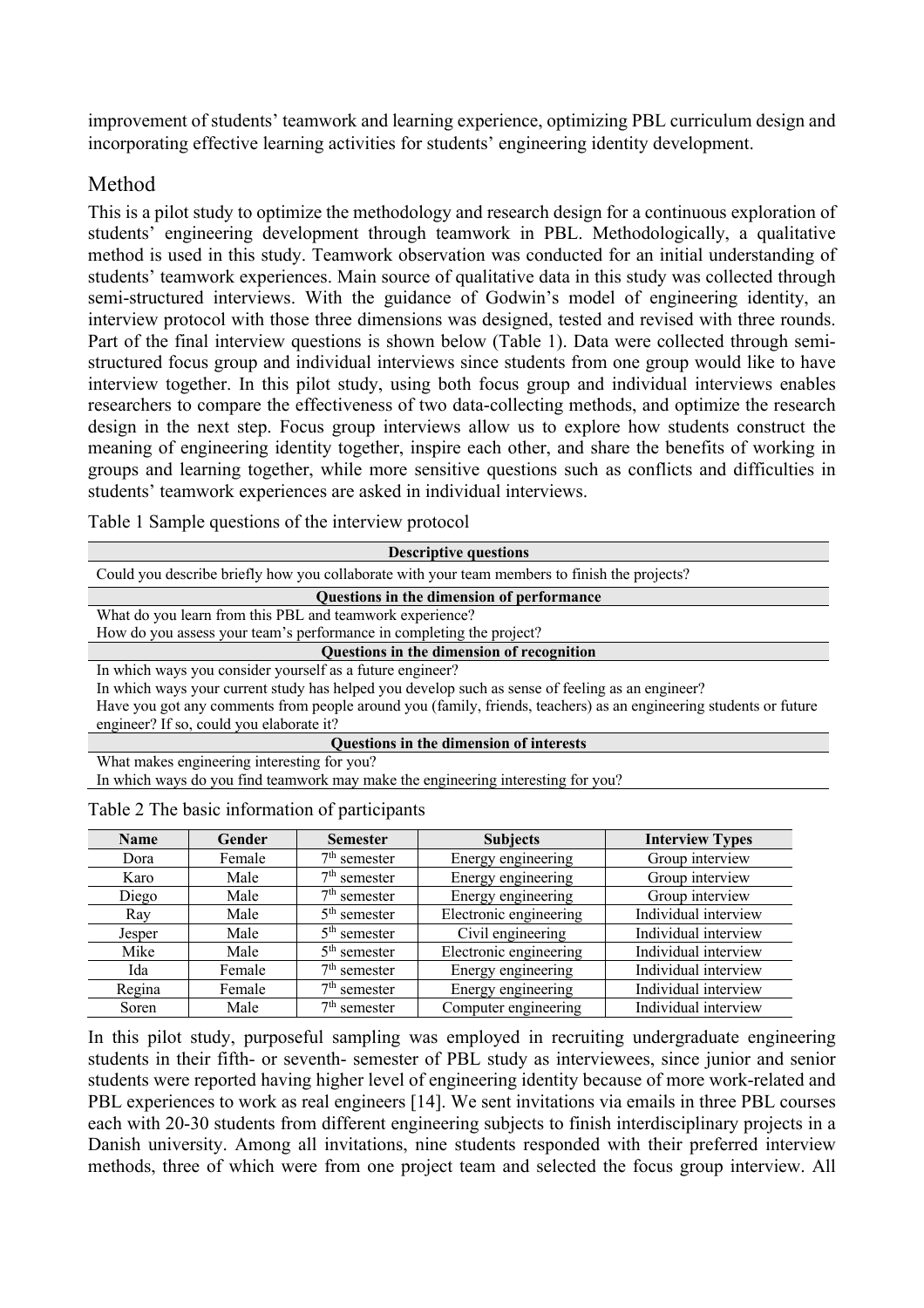interviews were conducted at the end of the semester, so students enabled to reflect on their full range of projects. We conducted one focus group interview with three students from one team in energy engineering and six individual interviews with students from energy engineering, civil engineering, and computer engineering (Table 2). Since this is a work-in-progress, we reported our primary findings based on the group interview and six individual interviews. In our next step, for triangulation and enrich data with different aspects of students' learning experiences in PBL, we planned to conduct focus group interviews firstly, and then invite same students from focus group interviews to participant in individual interviews.

In the data analysis process, all interviews involved in this study were transcribed and reviewed carefully. For the sake of privacy protection, pseudonyms are used in the transcripts for all interviewees. The codebook was built upon the analysis of three information-rich transcripts, which constitutes a relatively stable frame for coding [18]. Aimed to build a structure codebook, the three initial categories proposed in Godwin's model were defined as prior codes in the first step. Then open-coding and thematic analysis methods were used to identify both theory-driven and bottom-up codes, which enables us to come up with new characteristics of identity development in a team setting. In qualitative research, researchers are regarded as "the primary instrument for data collection and data analysis" and should be "responsive and adaptive" [19, p.5]. In this study, the researcher with prior PBL experience and basic pedagogical knowledge was involvedly in daily journaling and selfmonitoring in conducting the data collection and analyses to be aware of any potential bias and influences from prior experiences. During these processes, research group discussion with two experienced exports in engineering education and PBL research were conducted frequently as auditing procedures. In order to enhance the inter-coder reliability, a graduate student with rich qualitative research experience, majoring in higher education, was invited as the external coder to code one part of the transcripts and discuss with the leader coder, resulting in agreement of 86.3%. Codes were modified and refined for two rounds through those auditing processes, and then a revised codebook was formed and used for data analysis.

## Findings

In this section, we report how teamwork in PBL contributes students' engineering identity development in the dimensions of performance, recognition and interests. Parts of our preliminary findings are presented as follows.

### **Performance**

### *Learn and apply knowledge in a better way*

Among all nine students, seven students mentioned that teamwork in PBL enabled them easier to learn knowledge because of help and support from each other. Learning is not a lonely process, and in PBL, students had more opportunities to explore knowledge together and conduct self-directed learning, which could enhance their ownership of knowledge. When encountering with issues together, students could get more insights or different angels on a problem from team members and makes them realize the importance of this working mode for engineers. As what Soren said, teamwork is important for engineers because it can provide them a bigger picture of the entire project and help them move forwards faster and further.

*"Teamwork is the necessity because you don't get very far on your own. If I had to do this entire project on my own, it would take a long time. So, teamwork makes everything more interesting because you can do a lot more and see you can move up to a group soon to see a grander scale for the project. So, you get a bigger picture of everything, and then you also have your knowledge because you get knowledge from what other people are doing. You can also see what other people have done. So, you're not one-person learning, you are team learning. Everyone shares the knowledge, so you can move faster and further. It's important for engineers."* —— Soren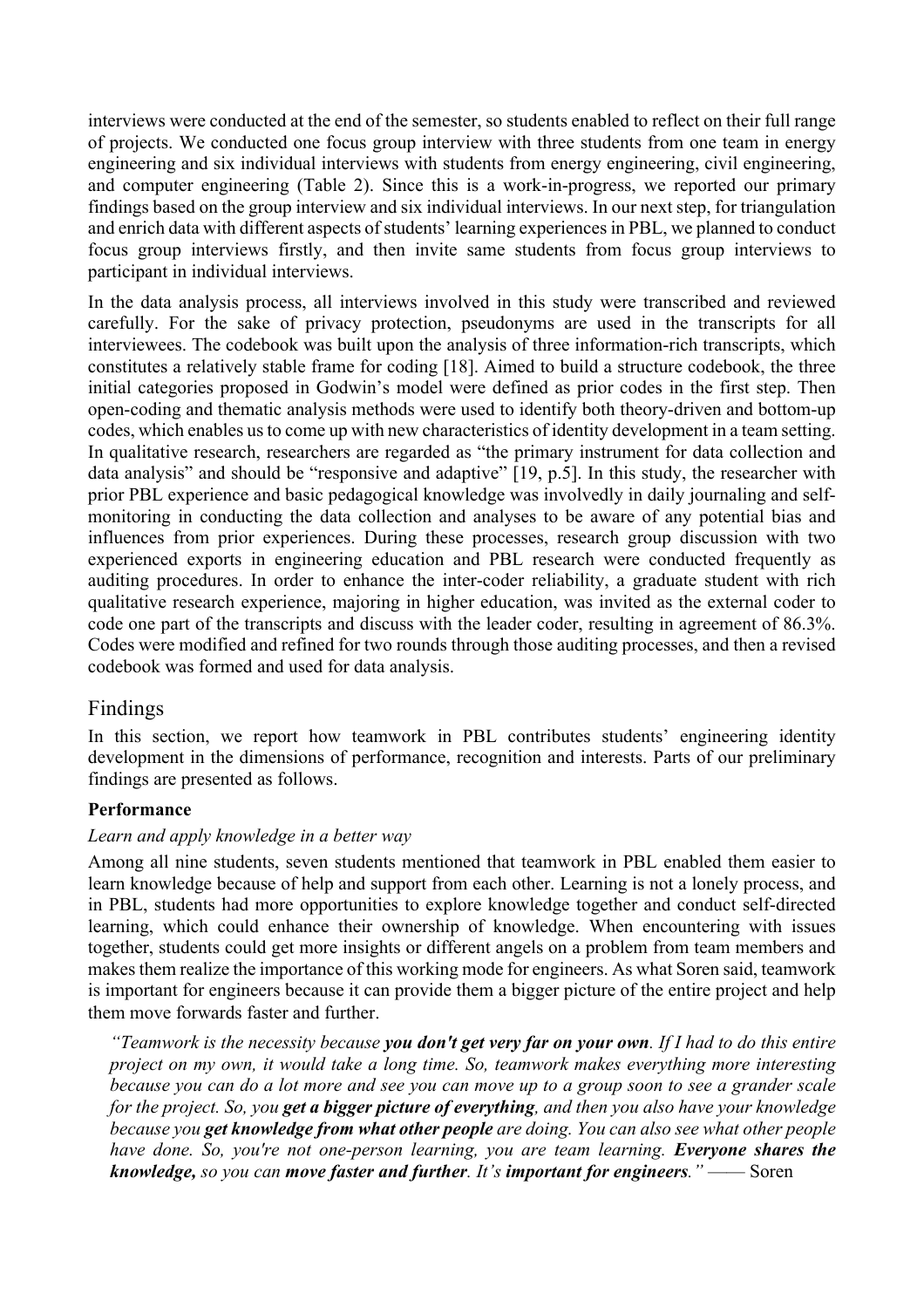### *Develop transferable skills as future engineers*

In this study, students reported their improvement of transferable skills through teamwork in PBL, including the communication skill, presentation skill, time management skill, and problem-solving skill etc. On one hand, PBL provided them a simulation to work as real engineers, which made them realize why transferable skills are important for engineers. On the other hand, through those processes of identifying the core problems, learning by themselves, dealing with conflicts and disagreements, and presenting their team products, students' transferable skills were trained and developed.

*"Unless you're a theoretical scientist, you will need to cooperate with someone else… I think that this's very important for an engineer and for many working people. As an engineer, having to apply the knowledge onto the real world and onto something physical, that's always more aspects to communication, because it's impossible to know everything yourself." —— Mike*

*"(What I learn is) more about organizing, organizing our time and the tasks. So, I guess it was also very important for engineers. In the beginning we sort of listed down all of the tasks that we need to do, in order to make the project successful. And we need to try to determine how much time we need for each task. Then, we tried following the schedule. But it's <i>important to be very patient, because every time you try to do something, it's one hundred percent that it's not working at the first try. It's a rule, not even the second or the third, maybe the sixth and seventh. So, you have to be very patient. So, I think that was a good experience to work in this way, the way how engineers work." —— Ida*

As what Mike said, this teamwork experience enhanced his awareness of the importance of communication skills for engineers. In order to apply theoretical knowledge into practice, engineers need communicate skills to understand the market's need, collaborate with specialists in other specific fields, and promote their products for clients. In Ida's case, PBL enabled her to experience a realworld project and trained her abilities of project management, including task division, time control, considering possible failure and so on, which can help her better prepare for future engineering jobs.

### **Recognition**

### *Develop self-recognition via recognition from others*

Through interaction with team members and supervisors in the projects, students could get feedback and recognitions from people around them, which inspired students' self-recognition and helped them know more about themselves, just as Ray's quote below. In his case, he identified PBL as a pathway to build confidence and get the sense of achievement because what he did in the project was recognized and praised by his supervisors. Recognition from others enthused his interests in engineering projects.

*"My parents and teachers have high expectation on me, to be a successful engineer in the future, which pushes me to move forward. PBL is a good way to build confidence and gain recognitions because you're really creating something. When you finish a project, no matter how hard the process is, you will have a great sense of achievement. And we also got very positive feedback from our supervisors, so I felt encouraged and can't wait to the next project." —— Ray*

### *Better understand the responsibilities of engineers*

Based on qualitative data, four students pointed out that they had a deeper understanding of the responsibilities of engineers. In their opinions, engineer is the one who solves real-life problems and create new things, which needs interdisciplinary knowledge and skills in the fields of engineering, social science, business and management. At the same time, engineers need to have the sense of duty for the society, and consider the aspects of cost, clients' needs, engineering ethics and influence on the environment when they find a solution or design a product in their project. As Dora said, the project experience made her realize the responsibilities of engineers are not limited in engineering,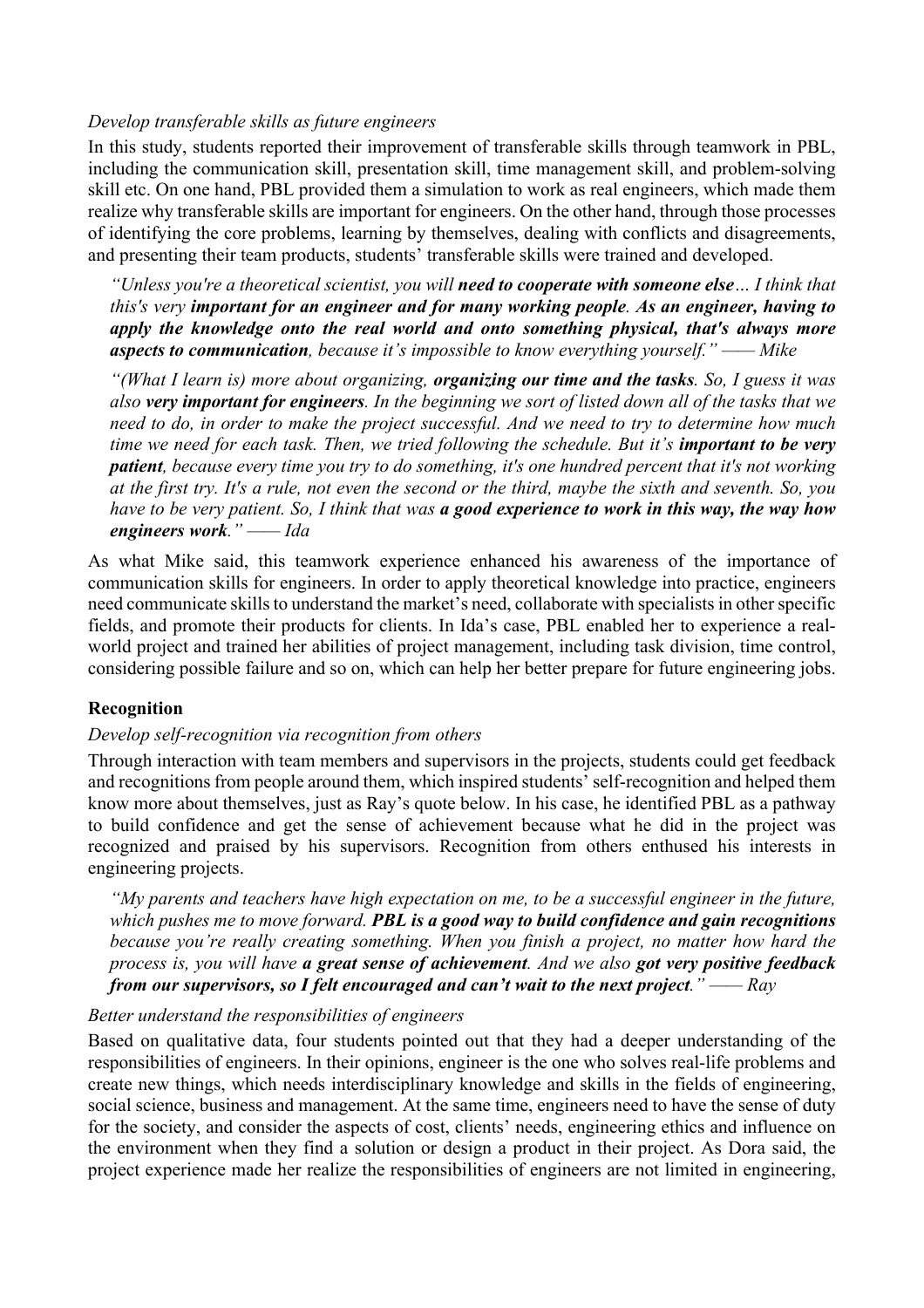but also involve science, social science and humanity fields. It's necessary for engineers to prepare themselves with interdisciplinary skills and learn to look at things from various perspectives.

*"Through the project, I realized that being an engineer means being good at math, good at physics, chemistry, electricity, any part of the human life. I think you cannot ignore these and say: I'm a mechanical engineer, and I don't care about the environment. You always have to take, for example, that part in your projects and everything, also the economical and humanity part. So, if you want to be a great engineer, you really need to consider a lot." —— Dora*

### **Interests**

#### *Share new interests with team members*

As reported by five interviewees, they chose engineering subjects because they were interested in or good at mathematics and science, but they preferred to link theories to reality instead of totally focusing on theoretical work. PBL provided them the chance to apply theoretical knowledge into practice via solving real-life, open-ended, and interdisciplinary problems, which was also a chance for them to develop new interests. Among all nine students, six students expressed that they enjoyed solving problems and explore un-known things with team members. In PBL processes, discussing project directions and sharing interests with others might open students' horizon and help them keep curious and enthusiasm of exploring. In Karo's case, at the beginning, the topics might be interesting for other group members but not for him, however, with more group discussion and communication, his curiosity was inspired, and he found the joy of exploring the unknown problem.

*"One benefit of teamwork is the chance to develop new interest. At first, I had no idea with this problem, but when other members discussed it and asked teachers, I realized I don't know the answer either. The problem is worthy to explore. It's good and interesting to try and learn new things." —— Karo*

#### *Identify future career directions or job types*

As mentioned before, PBL provides a simulation of real engineers' work, which could influence students' decisions of future career directions. As reported by Ida, she got work-related experience and developed interests in working as a project team through PBL. She found her future career direction and she was on the right way to become an engineer by equipping herself with professional competences through PBL and professional training.

*"I think I somehow get more relevant experience, working in a group than I would get if I was working and learning alone. I'm pretty sure that in the future, at a future job, I won't be working completely alone and will work in teams, just like we are now. So, that's a good imitation of that, and enhances my interests in this kind of jobs. Working with others in this university is more like working as a real engineer. It did give us that feeling because we're working on a project where solving a problem by ourselves, and in the end, we're going to do something that has a specific function. That's a good feeling. I'm on my way to become an engineer, and I feel like I'm acquiring some skills that are necessary to be a successful engineer." —— Ida*

However, not all students enjoyed the teamwork experience. For some students, these teamwork experiences made them prefer jobs with less chance of teamwork. Among all participants, one female student reported her inadaptation in teamwork. In Regina's case, although experiencing PBL and teamwork was valuable for her, she still tended to choose those theoretical jobs and work alone. In teamwork, members should be sensitive of others' feeling and need good communication skills for effective group discussion, which she was not good at. For higher level of productivity, she would like to consider future jobs with less teamwork.

*"It's interesting to try it (teamwork). I'm happy I can learn how to work in a team. But the thing is I like working alone as well. I'm not really the best in play. I know it's not good, but that's true…*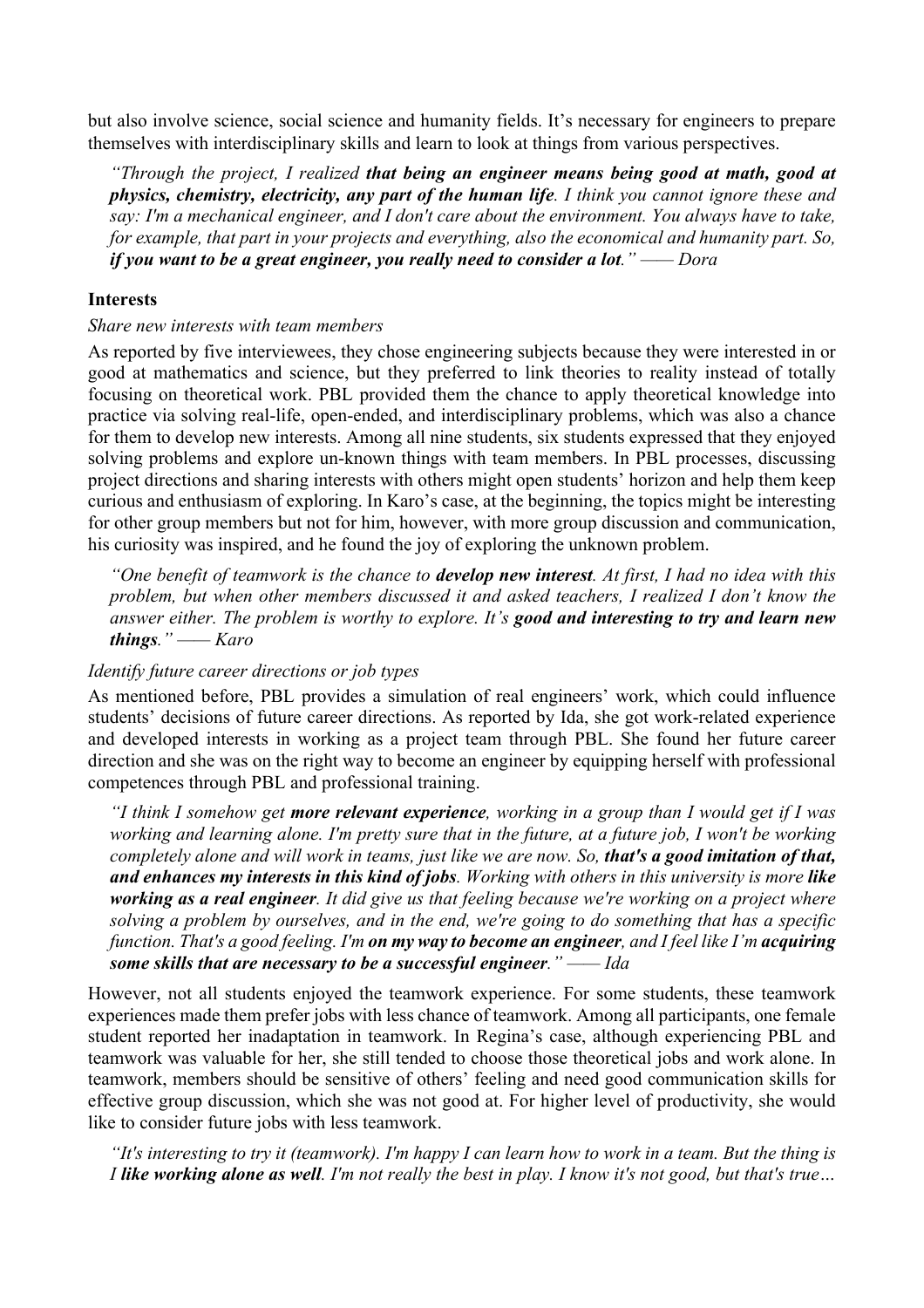*I'm not good at teamwork, and I don't really like to speak to someone such as supervisors… We spent too much time and wasted time on group discussion, and you also need to be sensitive to others' feeling, which made me tired. Sometimes I would feel more productive if I work alone. So, I will consider more theoretical jobs or working in a lab, with less teamwork." —— Regina*

## Discussion

With the guidance of Godwin's [17] model of engineering identity, this work-in-progress explored how teamwork in PBL contributes students' engineering identity development, from students' perspective. In accordance with prior studies, PBL as one kind of work-related experiences could improve the development of students' engineering identity by enhancing students' interests in engineering, knowing more about engineers' work, and understanding engineers' responsibilities [14][20]. More findings about students' engineering identity development in this study are discussed in the following dimensions.

**In the dimension of performance**, students identified PBL as an effective pathway to apply theoretical knowledge into practice. The experiences of working as real engineers in PBL programs could shorten the gap between universities and industries by helping students better prepare for their professional careers [14]. Through teamwork, students could realize the importance and necessity of engineering competences, such as communication skill, teamwork skill, problem-solving skill, project management skill etc. Consistent with patterns identified by previous studies, in PBL context, students' transferable skills were improved via identifying core problems, constructing knowledge together, dealing with conflicts and disagreement, and presenting their work for audience [13][21].

**In the dimension of recognition**, students could better know themselves via recognition from others and teamwork experience in PBL. Effective teamwork could enable engineering students to create the self-categorization and the in-group membership, thereby promoting their engineering identity formation and enhancing their persistence, which was in accordance with Wenger's [11] communities of practice theory [22][23]. Positive feedback from supervisors and peers could enhance students' confidence to become engineers in the future. In addition, students were reported to have deeper understanding of the responsibilities of engineers in this study. In order to solve real-life problem, they have realized that only having engineering mindset is not enough for successful engineers, and they need to develop their interdisciplinary knowledge and skills to take more responsibilities for the society, which is accordance with the UNESCO sustainable development goals [24].

**In terms of interests,** teamwork was found to inspire students' new interests and help them identify future career directions. According to Lewin's [25] group dynamics theory, a team as a whole would exert pressures on individual members, influence their thoughts, identity and actions. In the processes of constructing knowledge and exploring unknown things together, with influence of team members, students could develop interests in new engineering directions they were not concerned before. However, as pointed out by prior researches, students might experience anxiety and stress, and some of them failed to integrate into their peers and to gain the membership of engineering groups in teamwork processes, which influenced their learning outcomes and persistence in engineering negatively [26][27]. In this study, one student also reported that she preferred to work alone to avoid wasting time on ineffective communication, though she was aware of benefits of teamwork. Thus, more attentions are needed to explore the reason behind those situations and to provide possible strategies for both students and engineering staff to optimize current PBL design and improve students' learning experience and outcomes.

In this pilot study, we adopted both focus group and individual interviews to collect qualitive data. Though limited data we had, we still see the difference between these two data-collecting methods based on researchers' self-reflection and data analysis. In the case of the focus group interview, students in one group could inspire each other when answering the interview questions. For example,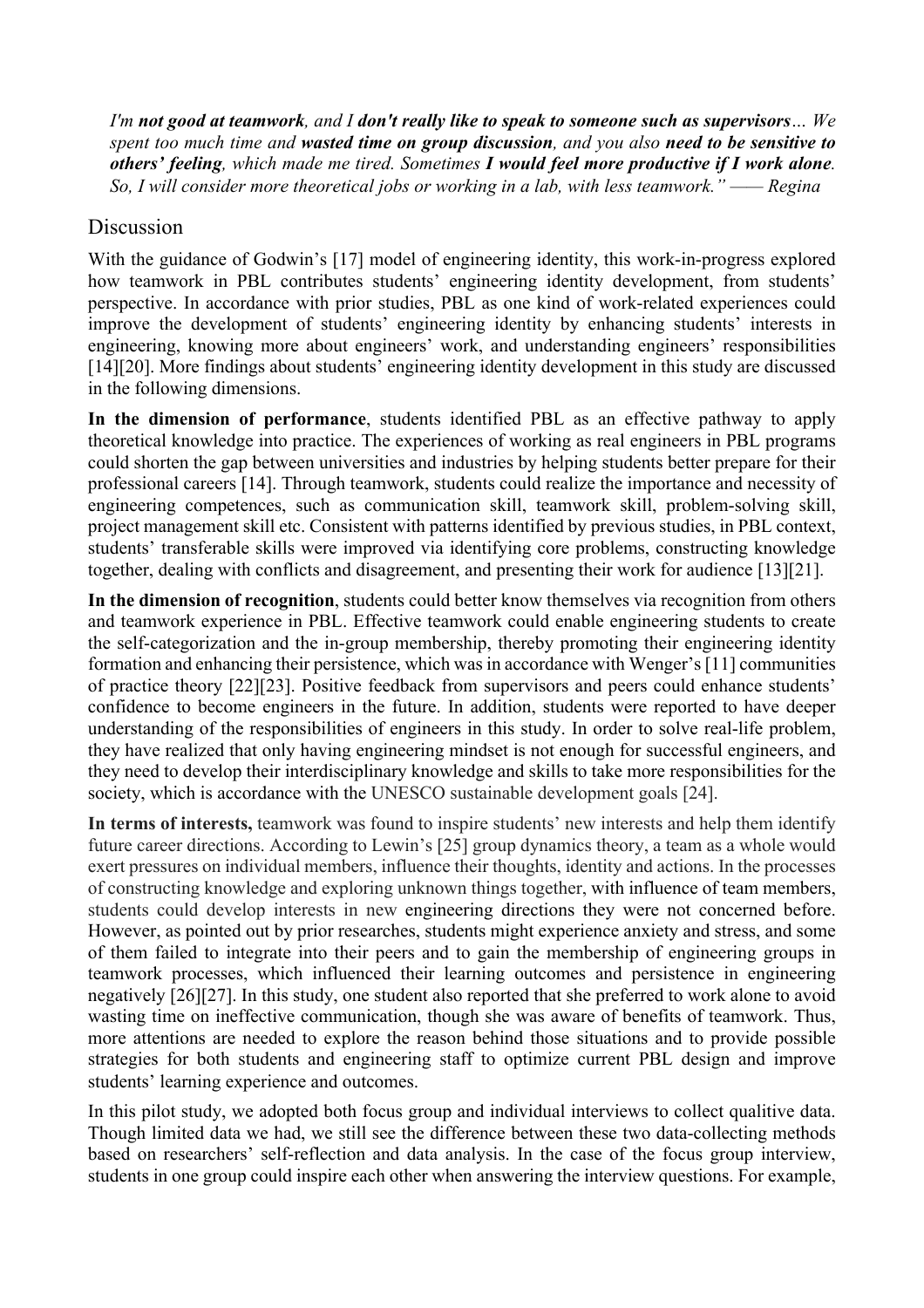when they were asked more abstract questions like "in which ways you consider yourself as a future engineer?", they began to discuss their own understanding of engineering students and construct the meaning of engineers together. When it came to the topics of their task division, team roles or contributions for the team, students could add more information for others and give their recognitions or comments for peers, but none of them gave negative feedback for each other. In individual interviews, more critical answers were collected, such as conflicts between team members, issues of emotion management, dissatisfaction with team members, ineffective communication and depressed teamwork experience. Based on the differences between two interview methods, we will continue to utilize focus group and individual interviews. For triangulation, students from focus group interview will also be invited to join the individual interviews.

The study promises an overall understanding about students' engineering identity formation and development in the dimensions of recognition, performance, and interest with the perspective of teamwork. Through identifying components of engineering identity in PBL context, this study could enrich current engineering identity theories from the perspective of teamwork. Future work will optimize current research design and continue to explore the components and possible impact factors of teamwork on students' engineering identity in the dimensions of performance, recognition and interests. For the development of students' engineering identity, suggestions will be proposed for engineering staff to optimize the design of PBL curriculum and incorporate effective learning activities to improve students' teamwork experience.

## Reference

[1] D. P. Dannels, "Learning to be professional," *Journal of Business and Technical Communication*, vol. 14, no. 1, pp. 5-37, 2000.

[2] B. Johnson and R. Ulseth, "Development of professional competency through professional identity formation in a PBL curriculum," in *Proceedings - Frontiers in Education Conference, FIE, November, 2016*, pp. 1–9. Available: https://doi.org/10.1109/FIE.2016.7757387

[3] F. Dehing, W. Jochems, and L. Baartman, "Development of an engineering identity in the engineering curriculum in Dutch higher education: An exploratory study from the teaching staff perspective," *European Journal of Engineering Education*, vol. 38, no. 1, pp. 1-10, 2013.

[4] D. Knight, J. F. Sullivan, D. A. Kotys-Schwartz, B. A. Myers, B. Louie, J. T. Luftig, and J. M. Hornback, "The impact of inclusive excellence programs on the development of engineering identity among first-year underrepresented students," in *Proceedings of ASEE Annual Conference and Exposition, 2013.*

[5] B. M. Capobianco, B. F. French, and H. A. Diefes-Dux, "Engineering identity development among preadolescent learners," *Journal of Engineering Education*, vol. 101, no. 4, pp. 698-716, 2012.

[6] A. Godwin, "The development of a measure of engineering identity," in *Proceedings of ASEE Annual Conference and Exposition, 2016.* Available: https://doi.org/10.18260/p.26122

[7] H. M. Matusovich, B. E. Barry, K. Meyers, and R. Louis, "A multi-institution comparison of identity development as an engineer," in *Proceedings of ASEE Annual Conference and Exposition, 2011.*

[8] A. B. Hunter, S. L. Laursen, and E. Seymour, "Becoming a scientist: The role of undergraduate research in students' cognitive, personal, and professional development," *Science Education*, vol. 91, no. 1, pp. 36-74, 2007.

[9] M. R. Kendall, M. Denton, N. H. Choe, S. Member, L.M. Procter, and M. Borrego, "Development of Latinx students," *IEEE Transactions on Education*, vol. 15, no. 3, pp. 1-8, 2019.

[10] A. Patrick, L. Martins, M. Borrego, N. Choe, C. Seepersad, and M. Kendall, "Constructing a measure of affect towards professional practice: What matters for engineers?", ," in *Proceedings of Research in Engineering Education Symposium, REES, 2017.*

[11] E. Wenger, *Communities of Practice: Learning, Meaning, and Identity*. Cambridge: Cambridge University press, 1999.